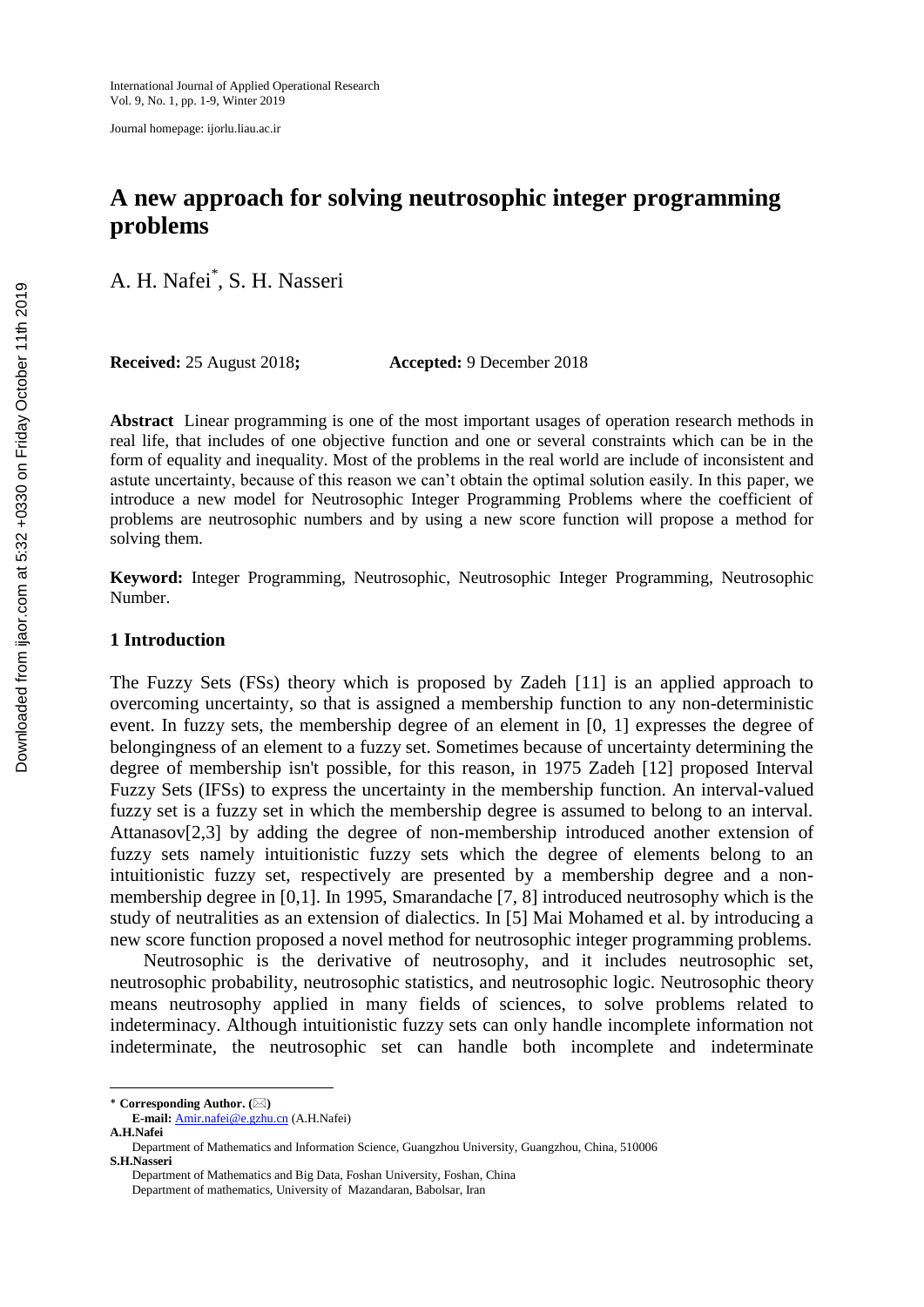information.[8] Neutrosophic sets characterized by three independent degrees namely truthmembership degree (*T*), indeterminacy-membership degree(*I*), and falsity-membership degree (*F*), where *T*, *I*, *F* are standard or non-standard subsets of  $]0^{\circ},1^{\circ}$  [. The decision makers in neutrosophic set want to increase the degree of truth-membership and decrease the degree of indeterminacy and falsity membership. In this paper, we present a new method for solving integer programming problems under a neutrosophic environment with triangular neutrosophic numbers, and with using of a score function we convert neutrosophic integer problems into crisp problems. Integer programming problems can be defined as linear programming problems with integer restrictions on decision variables. When some, but not all decision variables are restricted to be an integer, this problem called a mixed integer problem, and when all decision variables are integers, it's a pure integer program. Integer programming plays an important role in supporting managerial decisions. In integer programming problems the decision maker may not be able to specify the objective function and constraints function precisely. *x* neutrosophic numbers, and with using of a score function problems into crisp problems with integer restrictions on decision availables are estricted to be an integer, this problems in decision and when all decision

The structure of this paper is marshaled as follows: in section 2 briefly review of neutrosophic sets, single value neutrosophic sets, Complement, union and intersection between neutrosophic sets and describes the formulation of integer programming problems. In section 3 the proposed method for solving integer neutrosophic problems is presented. In section 4 we use an example to illustrate the proposed method. Conclusions are discussed in section 5.

#### **2 preliminaries**

## **2.1.Definitions**

In this section, we briefly review of some preliminaries about neutrosophic sets, singlevalued neutrosophic sets and some other details about them from ([1],[10],[4],[6]).

**Definition 1.** Let X be a space of objectives and  $x \in X$ . A neutrosophic set N in X is characterized by a truth-membership function  $T_N(x)$ , an indeterminacy-membership function  $I_N(x)$  and a falsity-membership function  $F_N(x)$ , where  $T_N(x)$ ,  $I_N(x)$  and  $F_N(x)$  are real standard or real non-standard subsets of  $\begin{bmatrix} 0^{-}, 1^{+} \end{bmatrix}$ , That is standard or real non-standard st<br>  $T_N(x): X \to [0^-, 1^+] [$ ,  $I_N(x): X \to [0^-, 1^+]$  and and  $F_N(x): X \to \left]0^-, 1^+ \right[$ . There is no a restriction on the sum of  $T_N(x)$ ,  $I_N(x)$ ,  $F_N(x)$ , So  $\bar{0} \le T_N(x) + I_N(x) + F_N(x) \le 3^+$ .  $^{+}$  $\leq T_N(x) + I_N(x) + F_N(x) \leq 3^+$ .

**Definition 2.** A Single-Valued Neutrosophic (SVN) set N through X taking the form **Definition 2.** A Single-Valued Neutrosophic (SVN) set N through X taking the form  $N = \{x, T_N(x), F_N(x), I_N(x); x \in X\}$ , where X be a universe of discourse,  $T_N(x): X \to [0,1],$  $F_N(x): X \to [0,1]$  and  $I_N(x): X \to [0,1]$  with  $0 \le T_N(x) + F_N(x) + I_N(x) \le 3$  for all  $x \in X$ .  $T_N(x)$ ,  $F_N(x)$  and  $I_N(x)$ , respectively represent truth membership, falsity membership and indeterminacy membership degree of *x* to *N* .

**Definition 3.** if  $N$  be a single valued neutrosophic set, then the complement of  $N$  is calculated as follows:

 $T'_{N}(x) = F_{N}(x), Y_{N}(x) = 1 - I_{N}(x), F'_{N}(x) = T_{N}(x),$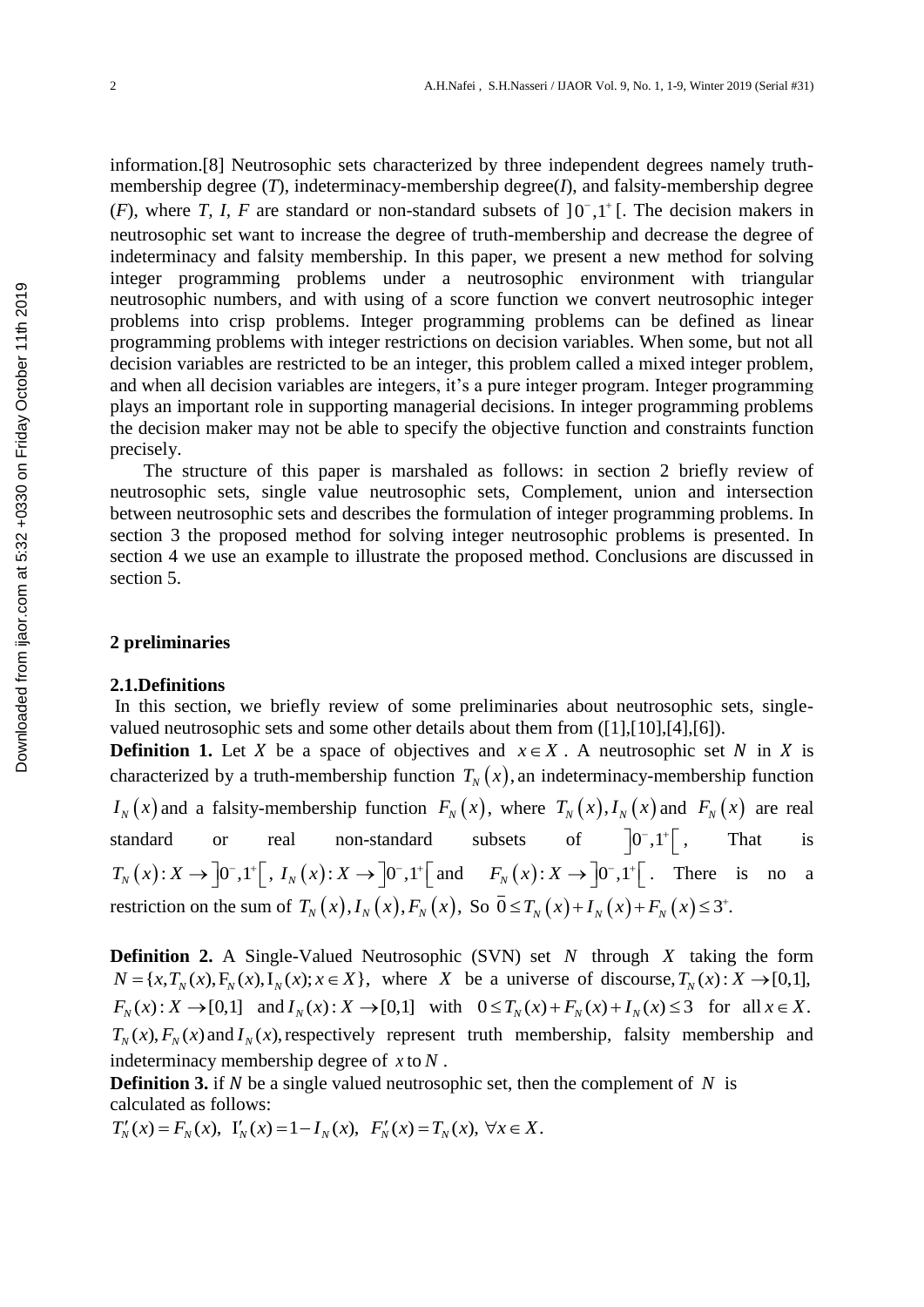**Definition 4.** The union of two single-valued neutrosophic sets N and M is a single-valued neutrosophic set *R* , whose truth membership function, indeterminacy-membership function

and falsity membership function is related to those of A and B by  
\n
$$
T_R(x) = \max(T_N(x), T_M(x)), I_R(x) = \max(I_N(x), I_M(x)), F_R(x) = \min(F_N(x), F_M(x)), \forall x \in X.
$$

**Definition 5**. The intersection of two single-valued neutrosophic sets N and M is a singlevalued neutrosophic set *S* , whose truth membership function, indeterminacy-membership

function and falsity membership function is related to those of A and B by  
\n
$$
T_s(x) = \min(T_N(x), T_M(x)), I_s(x) = \min(I_N(x), I_M(x)), F_s(x) = \max(F_N(x), F_M(x)), \forall x \in X.
$$

**Definition 6.** Let  $N = [(a^l, a^m, a^u); \mu_N, \nu_N, \gamma_N]$  and  $M = [(b^l, b^m, b^u); \mu_M, \nu_M, \gamma_M]$  be two triangular neutrosophic numbers, the mathematical operations between *N* and *M* are as follows:<br>  $N + M = [(a^l + b^l, a^m + b^m, a^u + b^u); \mu_N \wedge \mu_M, \nu_N \vee \nu_M, \gamma_N \vee \gamma_M]$ , follows:

follows:  
\n
$$
N + M = [(a^{l} + b^{l}, a^{m} + b^{m}, a^{u} + b^{u}); \mu_{N} \wedge \mu_{M}, \nu_{N} \vee \nu_{M}, \gamma_{N} \vee \gamma_{M}],
$$
\n
$$
N - M = [(a^{l} - b^{l}, a^{m} - b^{m}, a^{u} - b^{u}); \mu_{N} \wedge \mu_{M}, \nu_{N} \vee \nu_{M}, \gamma_{N} \vee \gamma_{M}],
$$
\n(2)

$$
N - M = [(al - bl, am - bm, au - bu); \mu_N \wedge \mu_M, \nu_N \vee \nu_M, \gamma_N \vee \gamma_M],
$$
  
\n
$$
[(kal, kam, kau); \mu_{N}, \nu_{N}]. \qquad k > 0.
$$
 (2)

$$
N-M = [(al - bl, am - bm, au - bu); \muN \wedge \muM, \nuN \vee \nuM, \gammaN \vee \gammaM],
$$
  
\nkN =\n
$$
\begin{cases}\n[(kal, kam, kau); \muN, \nuN, \gammaN], & k > 0, \\
[(kau, kam, kal); \muN, \nuN, \gammaN], & k < 0,\n\end{cases}
$$
\n(3)

Where " $\wedge$ " and " $\vee$ " are respectively mean that minimum and maximum operators.

**Remark** 1. We show the set of all triangular neutrosophic numbers by  $N(\mathbb{R})$ .

In the next definition, we will define one of the important concepts which have a key role to preparing the solving methods of mathematical programming where the parameters of the models are considered based on a kind of uncertainty such as fuzziness, intuitionistic, and neutrosophic.

Here we give the general definition for ordering on the set of  $N(\mathbb{R})$ .

**Definition 7.** A ranking function R on  $N(\mathbb{R})$  is a map from  $N(\mathbb{R})$  to the real numbers line, where the natural ordering there exists. Consider two triangular neutrosophic numbers as:

where the natural ordering there exists. Consider two triangular neutrosophic numbers as:<br> $N = [(a^l, a^m, a^u); \mu_N, v_N, \gamma_N]$  And  $M = [(b^l, b^m, b^u); \mu_M, v_M, \gamma_M]$ . Then, the ranking function is defined as follows:

i. If  $R(N) > R(M)$  then  $N > M$ .

ii. If  $R(N) < R(M)$  then  $N < M$ .

iii.  $R(N) = R(M)$  then  $N = M$ .

## **2.2 Neutrosophic Integer Programming Problems**

An integer programming problem with neutrosophic factors is presented as bellows:

function and failure. In the next definition, we can be mentioned in the next definition, we will define one of A and B by  
\n
$$
T_s(x) = min(T_{N}(x), T_{M}(x)), I_s(x) = min(I_N(x), I_M(x)), F_s(x) = max(F_N(x), F_M(x)), \forall x \in X.
$$
\n**Definition 6.** Let  $N = [(a', a^m, a^k); \mu_N, \nu_N, \gamma_N]$  and  $M = [(b', b^m, b^k); \mu_M, \nu_M, \gamma_M]$  be two  
\ntriangular neutrosophic numbers, the mathematical operations between N and M are as  
\nfollows:  
\n $N + M = [(a' + b', a^m + b^m, a^u + b^u); \mu_N \wedge \mu_M, \nu_N, \nabla \nu_M, \gamma_N, \nabla \nu_M],$ \n(1)  
\n $N - M = [(a' - b', a^m - b^m, a^u - b^u); \mu_N, \nabla \mu_M, \nabla \nu_M, \nabla \nu_M],$ \n(2)  
\n $kN = \begin{cases} [(ka', ka^m, ka^u); \mu_N, \nu_N, \gamma_N], & k > 0, \\ [(ka', ka^m, ka^u); \mu_N, \nu_N, \gamma_N], & k > 0, \end{cases}$ \n(3)  
\nwhere  ${}^n \wedge {}^n$  and  ${}^n \vee {}^n$  are respectively mean that minimum and maximum operators.  
\n**Remark 1.** We show the set of all triangular neutrosophic numbers by  $N(\mathbb{R})$ .  
\nHence we give the general definition for ordering on the set of  $N(\mathbb{R})$ .  
\nHence we give the general definition for ordering on the set of  $N(\mathbb{R})$ .  
\nHence we give the general definition for ordering on the set of  $N(\mathbb{R})$ .  
\n**Definition 7.** A ranking function R on  $N(\mathbb{R})$  is a map from  $N(\mathbb{R})$  to the real numbers line, where the parameters of the  
\nneutrosophic.  
\nHere we give the general definition for ordering on the set of  $N(\mathbb{R})$ .  
\n**Definition 7.** A ranking function R on  $N(\mathbb{R})$  is a map from  $N(\mathbb{R})$  to the real numbers are, and  
\ndefined as follows:  
\n $N = [(a', a^m, a^v); \mu_N, \nu_N, \gamma_N] \text$ 

where  $x_j$  is an integer variable and  $\tilde{c}_j$ ,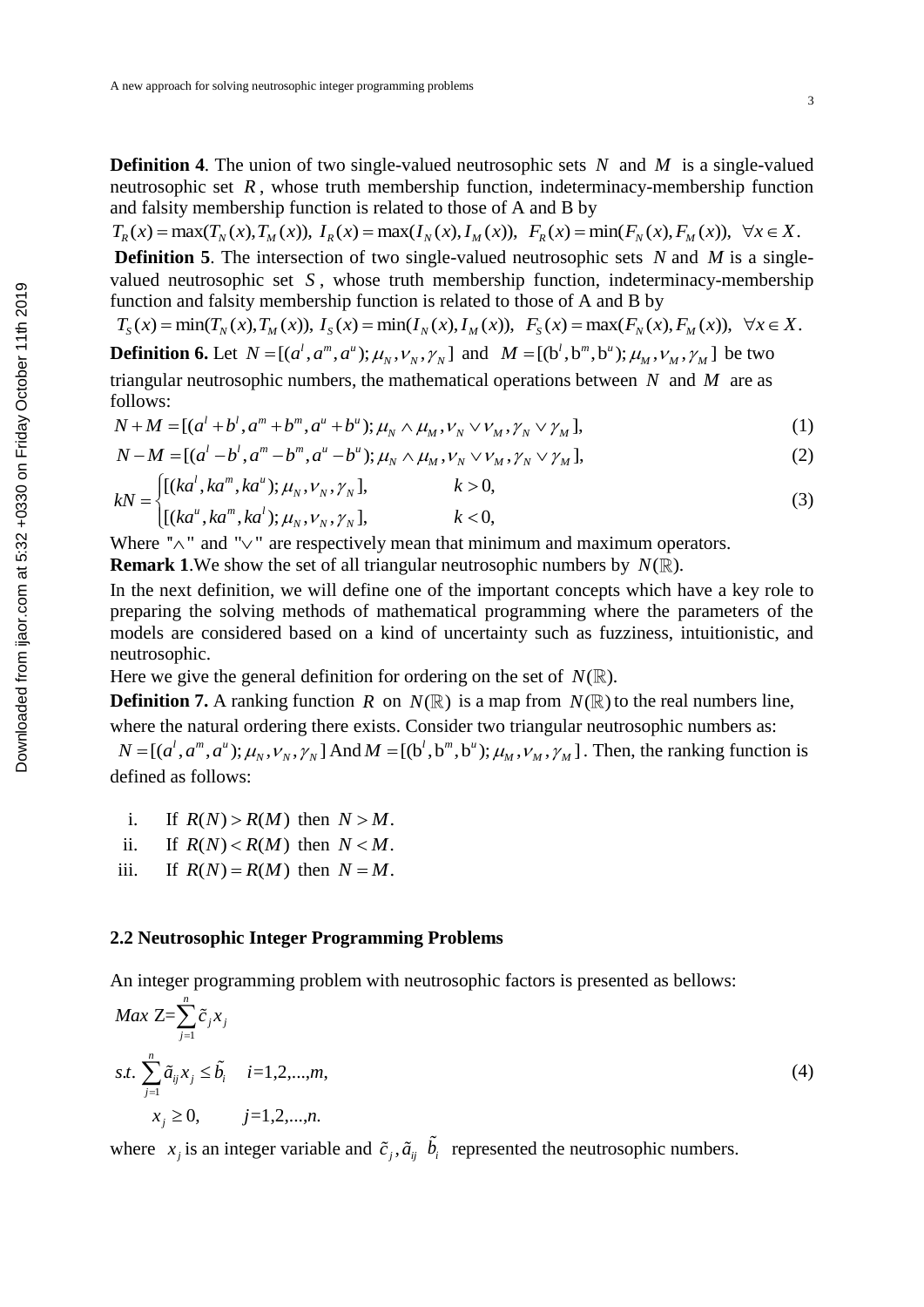**Remark 1.** We also can consider the integer neutrosophic programming problems in which integer neutrosophic numbers represent the values of variables, but because of in real calculate we always prefer to obtain the crisp value as an optimal solution, so in this research, we always consider the values of  $x_j$  as a real integer number.

The truth, indeterminacy and falsity membership functions of each triangular neutrosophic

number same as *N* are defined as follows, respectively:  
\n
$$
T_N(x) = \begin{cases}\n\frac{x-a'}{a''-a'}, & a' \le x \le a^m, \\
\frac{a''-x}{a''-a''}, & a''' \le x \le a^n,\n\end{cases}
$$
\n(5)  
\n0, O.W,  
\n
$$
I_N(x) = \begin{cases}\n\frac{a^m - x}{a^m - a'}, & a' \le x \le a^m, \\
\frac{x-a^m}{a^n - a''}, & a'' \le x \le a^m,\n\end{cases}
$$
\n(6)  
\n0, O.W,  
\n
$$
U_N(x) = \begin{cases}\n\frac{a^m - x}{a^m - a''}, & a' \le x \le a^m, \\
\frac{a^m - a'}{a^m - a''}, & a'' \le x \le a^m,\n\end{cases}
$$
\n(7)

The membership functions of the above triangular neutrosophic number are presented in Fig. 1.



**Fig. 1.** Truth, falsity and indeterminacy membership functions of a triangular neutrosophic number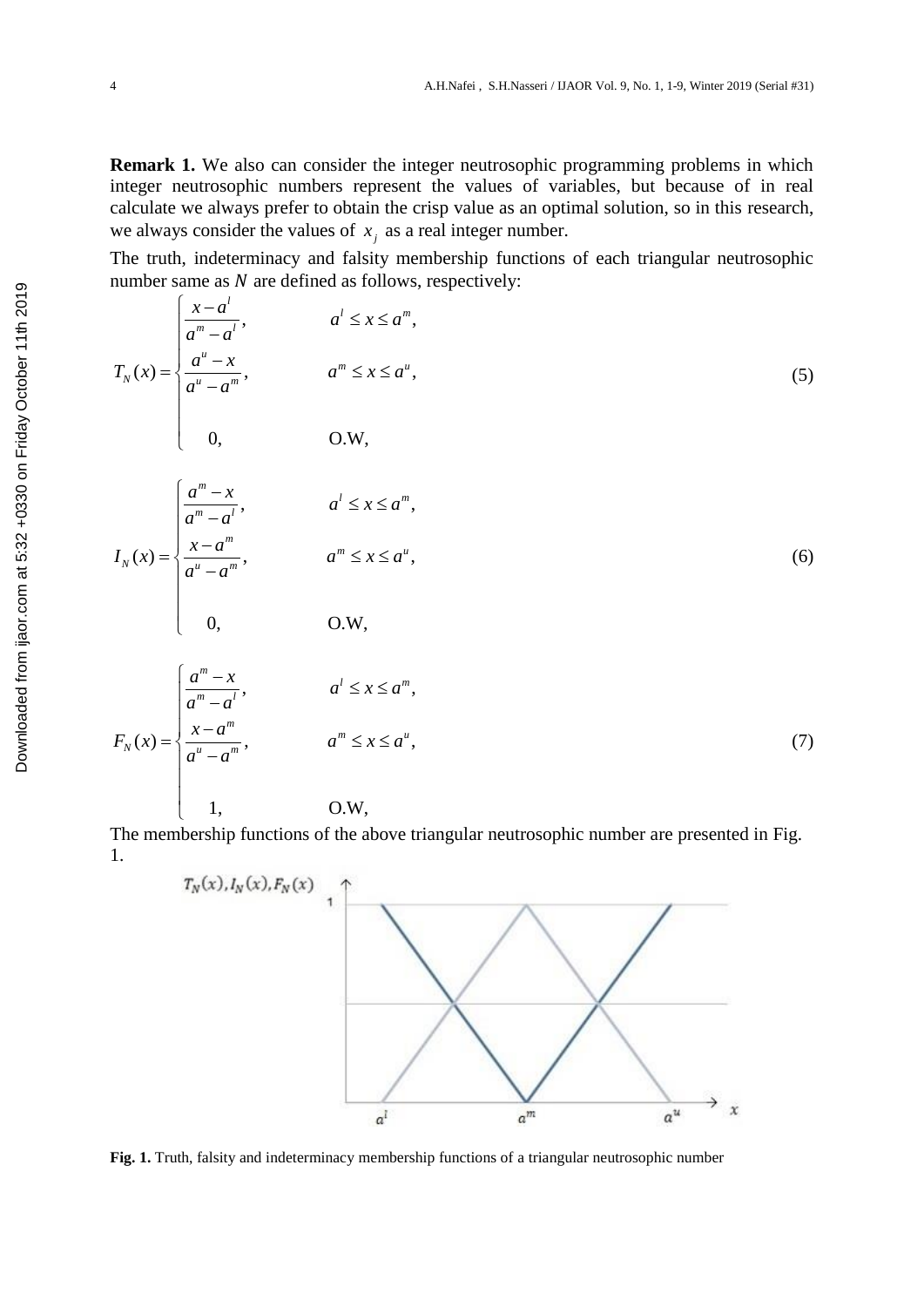So the maximum value of the objective function for truth membership and the minimum values of the objective function for indeterminacy and falsity memberships can obtain as follows:

 $f_{\text{max}} = \max\{f(x_i^*)\}$  and  $f_{\text{min}} = \min\{f(x_i^*)\}$  for  $(i = 1,...,n)$  also  $f_{\text{max}}^F = f_{\text{max}}^T - P(f_{\text{max}}^T - f_{\text{min}}^T)$ ,  $f_{\text{max}} = \max\{f(x_i^{\dagger})\}\$  and  $f_{\text{min}} = \min\{f(x_i^{\dagger})\}\$  for  $(i = 1,...,n)$  also  $f_{\text{max}}^r = f_{\text{max}}^l - P(f_{\text{max}}^l - f_{\text{min}}^l)$ ,<br> $f_{\text{min}}^F = f_{\text{min}}^T$  and  $f_{\text{max}}^l = f_{\text{max}}^l$ ,  $f_{\text{min}}^l = f_{\text{min}}^l - K(f_{\text{max}}^T - f_{\text{min}}^T)$  where *P*  $(0,1)$ .

Therefore the truth membership of objective function will be shown as:  
\n
$$
T(f(x)) = \begin{cases}\n1 & f \le f_{\min} \\
\frac{f_{\max} - f(x)}{f_{\max} - f_{\min}} & f_{\min} < f(x) \le f_{\max} \\
0 & f(x) > f_{\max}\n\end{cases}
$$
\n(8)

Also the indeterminacy membership of objective function will be shown as:  
\n
$$
I(f(x)) = \begin{cases}\n0 & f \le f_{\min} \\
\frac{f(x) - f_{\max}}{f_{\max} - f_{\min}} & f_{\min} < f(x) \le f_{\max} \\
0 & f(x) > f_{\max}\n\end{cases}
$$
\n(9)

And finally the falsity membership of objective function will be shown as follow:  
\n
$$
F(f(x)) = \begin{cases}\n0 & f \le f_{\min} \\
\frac{f(x) - f_{\min}}{f_{\max} - f_{\min}} & f_{\min} < f(x) \le f_{\max} \\
1 & f(x) > f_{\max}\n\end{cases}
$$
\n(10)

The neutrosophic set for the  $j<sup>th</sup>$  variable  $x_j$  will be shown as follows:

$$
T(x_j) = \begin{cases} 1 & x_j \le 0 \\ \frac{m_j - x_j}{m_j} & 0 < x_j \le m_j \\ 0 & x_j > m_j \end{cases}
$$
(11)

(0,1).  
\nTherefore the truth membership of objective function will be shown as:  
\n
$$
T(f(x)) = \begin{cases}\n1 & f \le f_{min} \\
\frac{f_{max} - f(x)}{f_{max} - f_{min}} & f_{min} \le f(x) \le f_{max} \\
0 & f(x) > f_{max}\n\end{cases}
$$
\n(8)  
\nAlso the indeterminacy membership of objective function will be shown as:  
\n
$$
I(f(x)) = \begin{cases}\nf(x) - f_{max} & f_{min} \le f(x) \le f_{max} \\
\frac{f(x) - f_{max}}{f_{max} - f_{min}} & f_{min} \le f(x) \le f_{max}\n\end{cases}
$$
\n(9)  
\n
$$
F(f(x)) = \begin{cases}\n0 & f \le f_{min} \\
\frac{f(x) - f_{max}}{f_{max} - f_{min}} & f_{min} \le f(x) \le f_{max}\n\end{cases}
$$
\n(10)  
\n
$$
F(f(x)) = \begin{cases}\n0 & f \le f_{min} \\
\frac{f(x) - f_{min}}{f_{max} - f_{min}} & f_{min} \le f(x) \le f_{max}\n\end{cases}
$$
\n(10)  
\n
$$
T(x_j) = \begin{cases}\n1 & x_j \le 0 \\
\frac{1}{m_j - x_j} & 0 < x_j \le m_j \\
m_j & n_j \end{cases}
$$
\n(11)  
\n
$$
I(x_j) = \begin{cases}\n1 & x_j \le 0 \\
\frac{x_j - m_j}{m_j + n_j} & 0 < x_j \le m_j \\
m_j + n_j & n_j \le x_j \le m_j \\
0 & x_j > m_j\n\end{cases}
$$
\n(12)  
\n
$$
F(x_j) = \begin{cases}\n0 & x_j \le 0 \\
\frac{x_j - m_j}{m_j + n_j} & 0 < x_j \le m_j \\
\frac{x_j}{m_j + n_j} & 0 < x_j \le m_j \\
1 & x_j > m_j\n\end{cases}
$$
\n(13)

Where,  $m_j$  and  $n_j$  are integer numbers.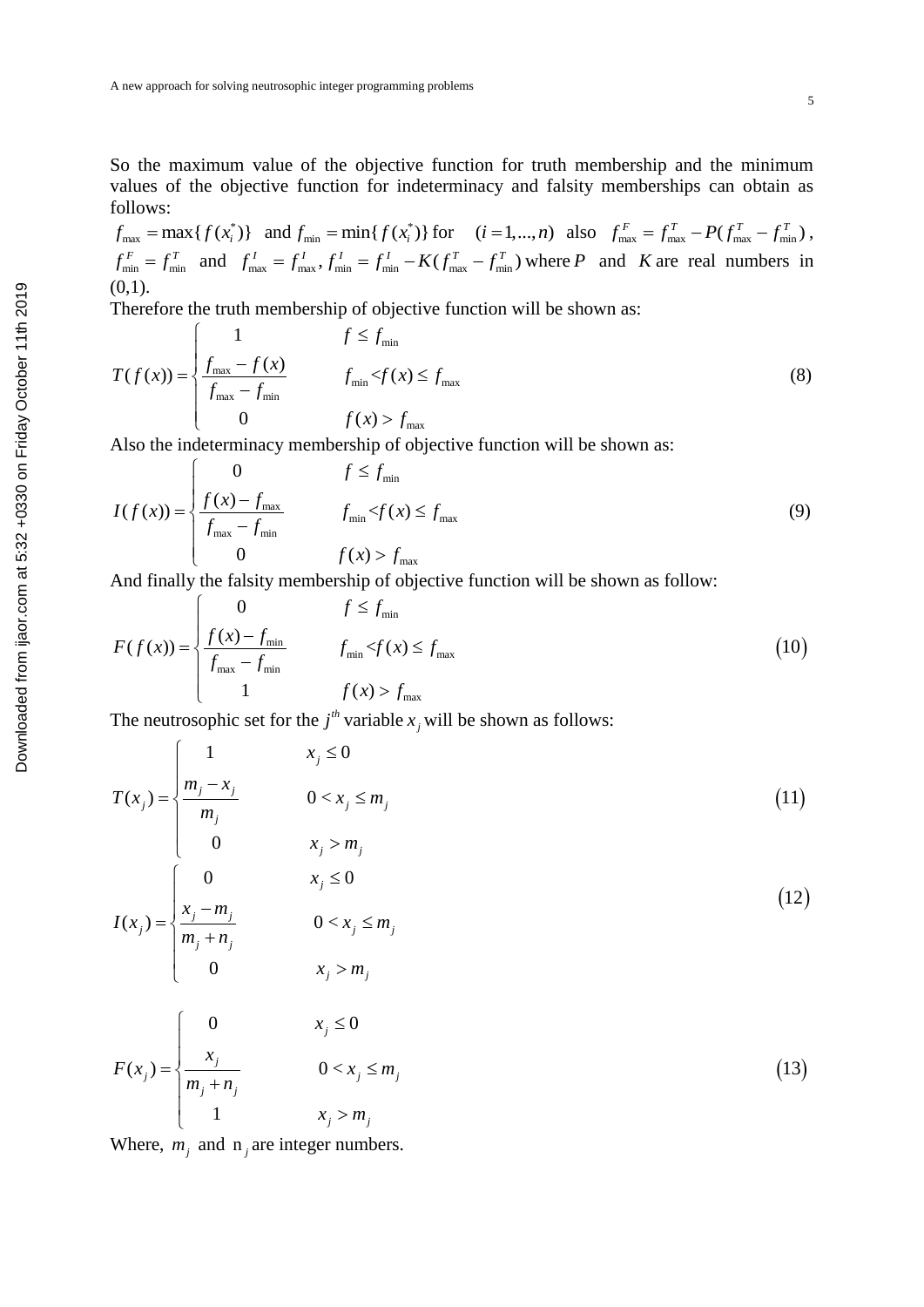Nevertheless the neutrosophic optimize integer programming problem can be written as follow: Neverthel<br>follow:<br>max  $T(x)$ <br>min  $I(x)$ Neverthe<br>follow:<br>max  $T(x)$ <br>min  $I(x)$ <br>min  $F(x)$ follow:<br>  $\max T(x)$ <br>  $\min I(x)$ <br>  $\min F(x)$ <br>  $\sum_{x}$ erthe<br>W:<br> $T(x)$  $I(x)$ <br>*I*  $I(x)$ <br>*I*  $I(x)$ 

na<br>ni<br>.*t*. m:<br>m<sup>:</sup><br>*s.t* 

$$
\min I(x)
$$
\n
$$
F(x)
$$
\n
$$
f(x) \ge F(x)
$$
\n
$$
T(x) \ge I(x)
$$
\n
$$
0 \le T(x) + I(x) + F(x) \le 3
$$
\n
$$
T(x), I(x), F(x) \ge 0
$$
\n
$$
x \ge 0 \text{ is integer.} \tag{14}
$$

The previous problem can be written to the equivalent form as follows:  $\max \mu$ , min  $\partial$ , min  $\nu$ 

. . *s t*

$$
\mu \le T(x)
$$
  
\n
$$
\nu \ge F(x)
$$
  
\n
$$
\partial \ge I(x)
$$
  
\n
$$
\mu \ge \nu
$$
  
\n
$$
\mu \ge \partial
$$
  
\n
$$
0 \le \mu + \nu + \partial \le 3
$$
  
\n
$$
x \ge 0, \text{ is integer,}
$$

where  $\mu$  represented the minimal degree of acceptation,  $\nu$  represented the maximal rejection degree and  $\partial$  represented the maximal degree of indeterminacy.

 The previous model can be written to another type of neutrosophic optimization model where formulated as follow:  $max(\mu - \partial - \nu)$ 

(16)

. . *s t*

$$
\mu \leq T(x)
$$
  
\n
$$
\nu \geq F(x)
$$
  
\n
$$
\partial \geq I(x)
$$
  
\n
$$
\mu \geq \nu
$$
  
\n
$$
\mu \geq \partial
$$
  
\n
$$
0 \leq \mu + \nu + \partial \leq 3
$$
  
\n
$$
\mu, \nu, \partial \geq 0
$$
  
\n
$$
x \geq 0 \text{ is integer}
$$

where the above model is equivalent to: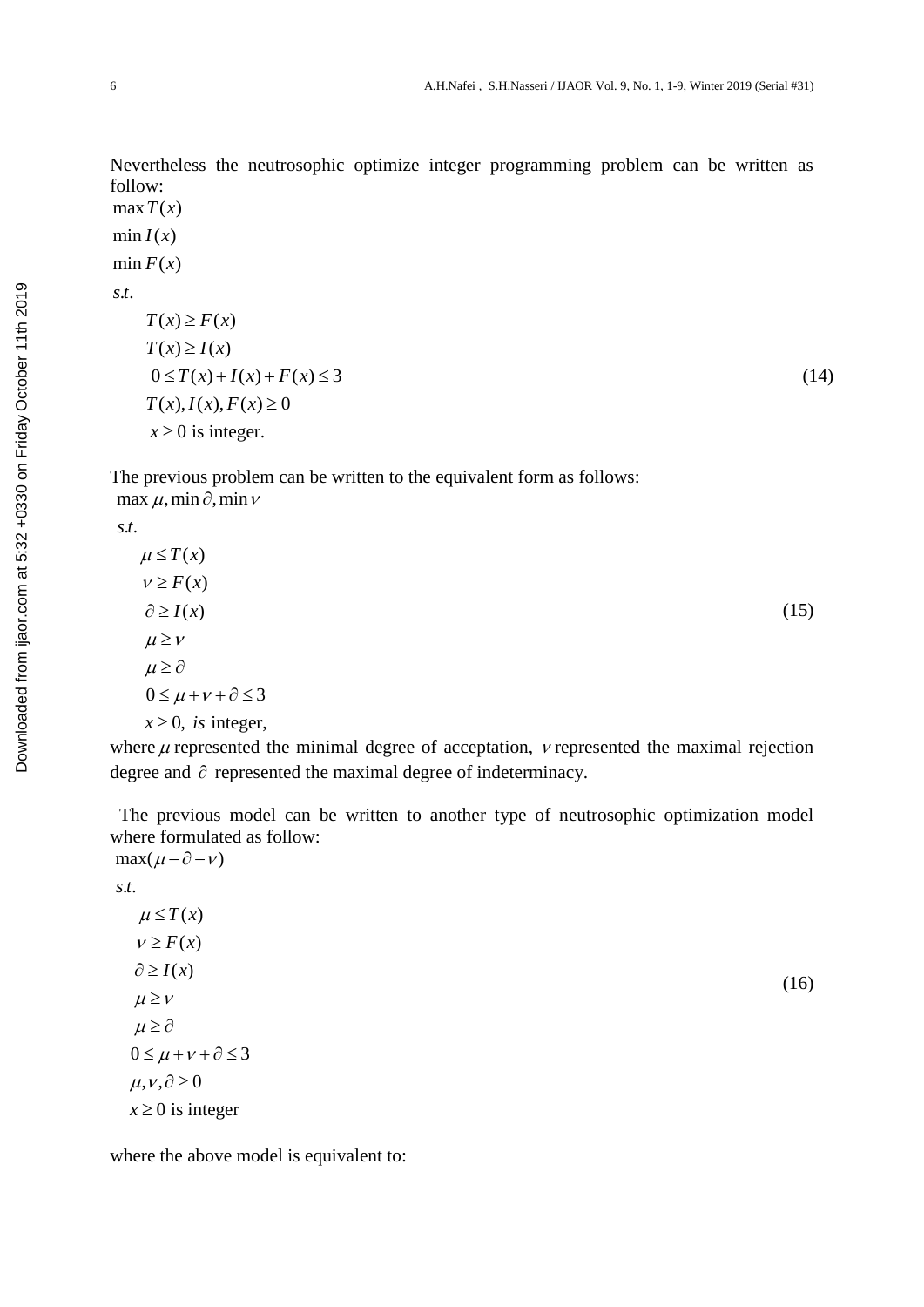$\min(1 - \mu) + \nu + \partial$ .t. *s*  $\mu \leq T(x)$  $v \geq F(x)$  $\partial \geq I(x)$  $0 \leq \mu + \nu + \partial \leq 3$  $x \geq 0$ , is integer.  $\mu \geq \nu$  $\mu \geq \partial$ 

## **3 The new method for solving Neutrosophic Integer Programming Problems**

In this section, we introduced a new approach to finding the optimal solution for solving integer neutrosophic problems. At first, by using a score function, we convert neutrosophic integer programming problem into the crisp model and then by using of Branch and Bound Algorithm solve it same as the classic integer programming problem. The algorithm of the proposed method is presented as follows:

(17)

**Step 1.** Let  $N = (a^l, a^m, a^u; \mu_N, \partial_N, \nu_N)$  be a triangular neutrosophic number, where  $a^l, a^m, a^u$ , represented the lower bound, median value and upper bound of triangular neutrosophic number, respectively. Also  $\mu_N$ ,  $\partial_N$ ,  $\nu_N$  denotes the truth degree, indeterminacy degree and falsity degree of a triangular number  $N$ . The score function of this number is calculated as follow:  $l + a^u + 2a^m$ 

follow:  
\n
$$
S(N) = \frac{a^{l} + a^{u} + 2a^{m}}{4} + |\mu_{N} - \partial_{N} - \nu_{N}|,
$$
\n(18)

By using of this score function, each single-valued triangular neutrosophic number will convert to a crisp number.

**Step 2.** Create the decision set which includes the highest degree of truth-membership and the least degree of falsity and indeterminacy memberships.

**Step 3.** Find the optimal solution to the linear programming model with the integer restrictions relaxed.

**Step 4.** At the previous node let the relaxed solution be the upper bound and the roundeddown integer solution be the lower bound.

**Step 5.** Select the variable with the greatest fractional part for branching. Create two new constraints for this variable reflecting the partitioned integer values. The result will be a new  $\leq$  constraint and a new  $\geq$  constraint.

**Step 6.** Create two new nodes, one for the  $\geq$  constraint and one for the  $\leq$  constraint.

**Step 7.** Solve the relaxed linear programming model with the new constraint added at each of these nodes.

**Step 8.** The relaxed solution is the upper bound at each node, and the existing maximum integer solution is the lower bound.

**Step 9.** If the process produces a feasible integer solution with the greatest upper bound of these nodes. Integer solution (at any node) is the lower bound value of any ending node; the optimal integer solution has been reached. If feasible integer solution doses not emerge, a branch from the node with the greatest upper bound.

**Step 10.** Return to step 5.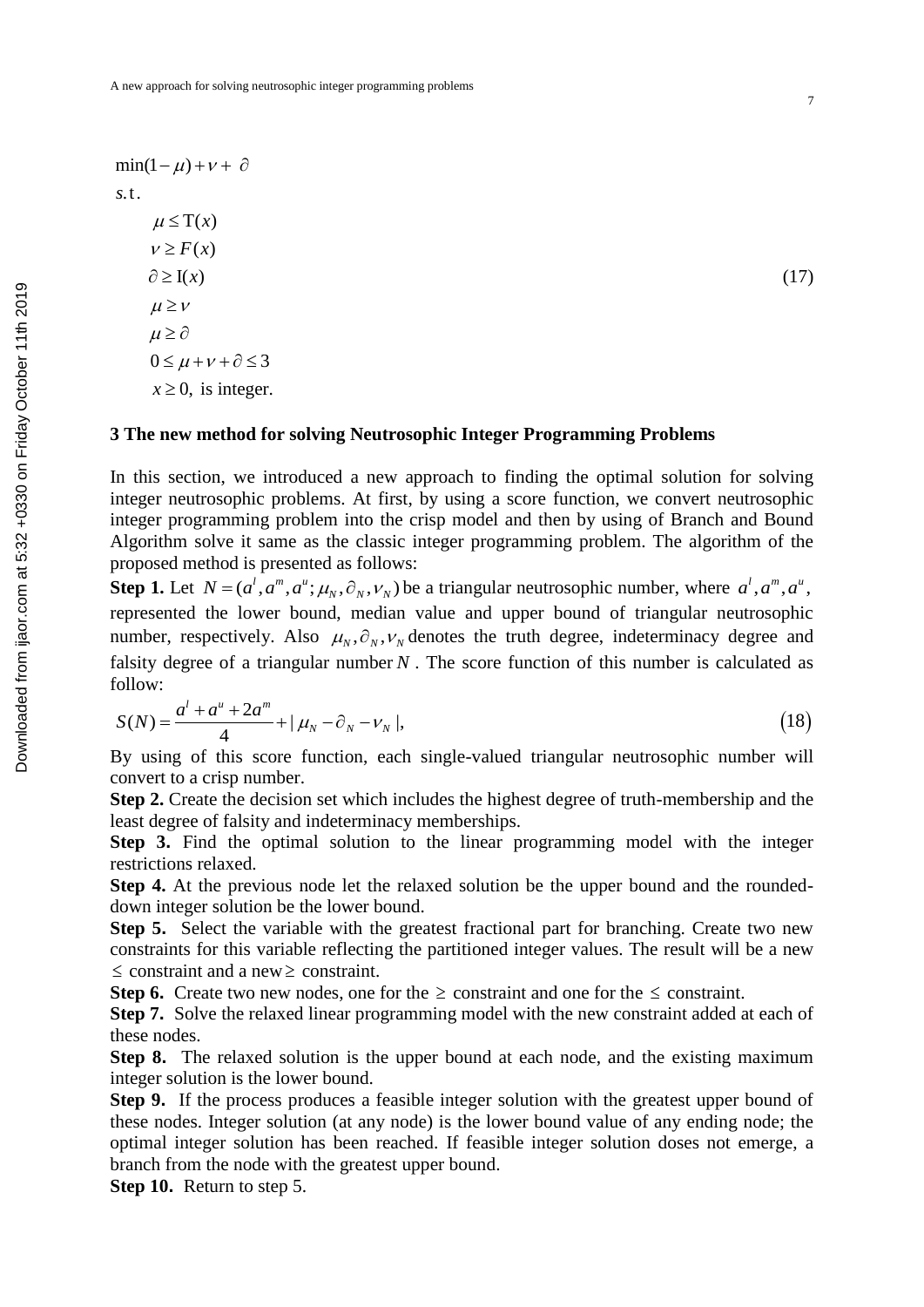For a minimization model, relaxed solutions are rounded up, and upper and lower bounds are reversed.

#### **4 Numerical example**

In this section, we present two examples to illustrating the efficiency of our proposed method. The order of each element for triangular neutrosophic numbers in all examples are considered as follows: lower bound, median bound and upper bound.

$$
\max \tilde{Z} \approx \tilde{4} x_1 + \tilde{3} x_2
$$
  
s.t. 
$$
\tilde{4} x_1 + \tilde{2} x_2 \le 12
$$

$$
\tilde{3} x_1 + \tilde{6} x_2 \le \tilde{5}
$$

$$
x_1, x_2 \ge 0 \text{ integer}
$$

where  $x_1, x_2, x_3$  are integer variables and

$$
\tilde{4} = (2, 4, 6), 0.8, 0.6, 0.4
$$
  

$$
\tilde{3} = (1, 3, 5), 0.75, 0.5, 0.3
$$
  

$$
\tilde{4} = (0, 4, 8), 1, 0.0, 0.5
$$
  

$$
\tilde{2} = (1, 2, 3), 1, 0.5, 0.5
$$
  

$$
12 = (5, 12, 19), 1, 0.25, 0.25
$$
  

$$
\tilde{3} = (1, 3, 5), 0.75, 0.0, 0.25
$$
  

$$
\tilde{6} = (1, 6, 11), 1, 0, 0
$$
  

$$
\tilde{5} = (3, 5, 7), 0.8, 0, 6, 0.4
$$

By using the score function proposed in Eq. (18) the previous problem will be converted to the crisp model as follows:

 $max \ Z = 4.2x_1 + 3.05x_2$  $4.5x_1 + 2x_2 \le 12.5$  $3.5x_1 + 6x_2 \le 5.4$  $x_1, x_2 \ge 0$ *s t*. .

By following the steps that presented in the last section the optimal solution of the above problem is  $x^* = (1,0)$  and  $Z^* = 4.2$ .

#### **5 Conclusions**

In this research, we concentered the integer neutrosophic programming problem and proposed a new method for solving these problems based on introducing a novel ordering approach. To increase the acceptance degree and reduce the degrees of indeterminacy and rejection we proposed a score function whereby using this function, we can convert every neutrosophic